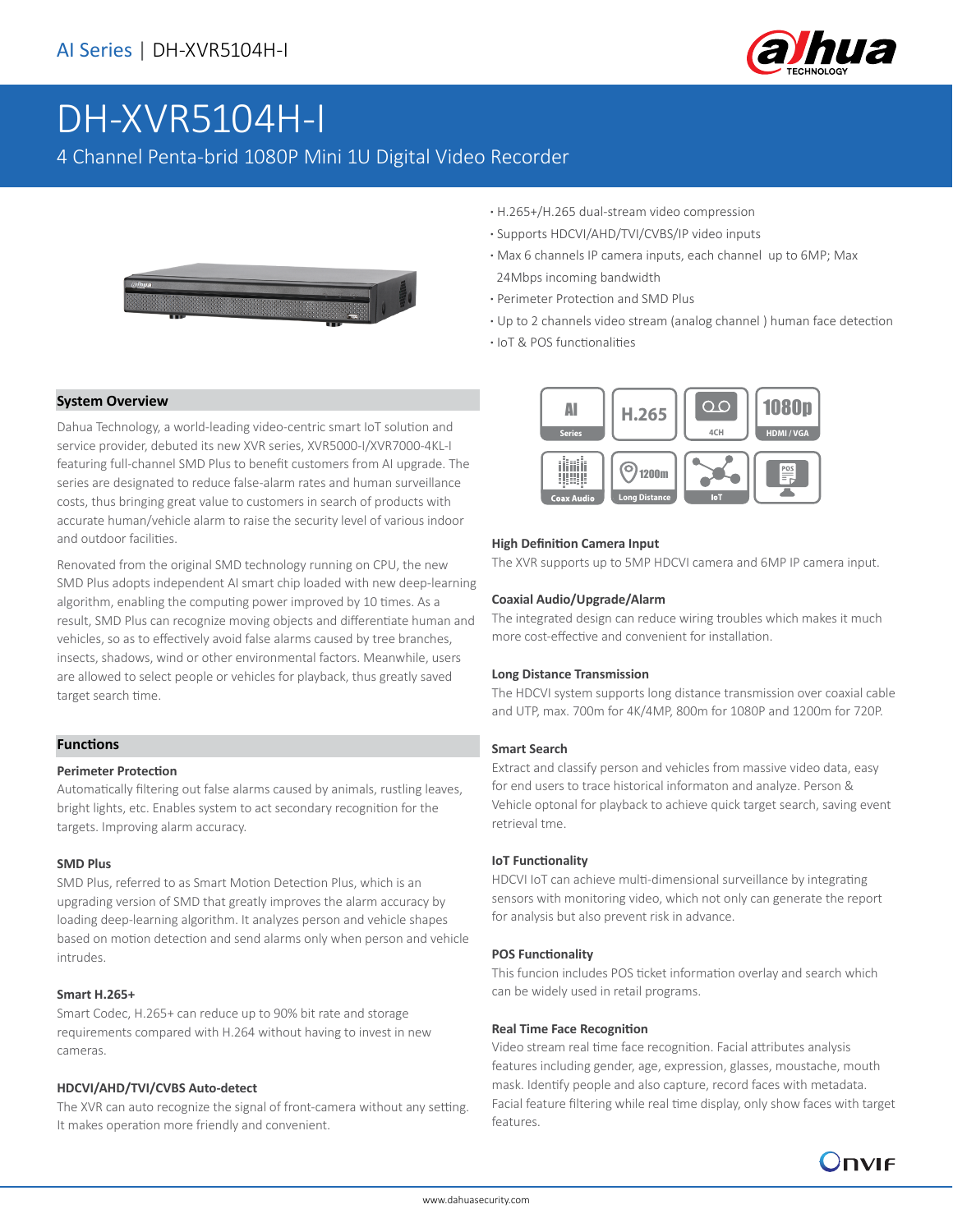## AI Series | DH-XVR5104H-I

í

| <b>Technical Specification</b>                |                                                                                                                                                                                                                                                                                                                                                                                                                                               | <b>Bit Rate</b>           | 32Kbps-6144Kbps Per Channel                                                                                                                                                                              |
|-----------------------------------------------|-----------------------------------------------------------------------------------------------------------------------------------------------------------------------------------------------------------------------------------------------------------------------------------------------------------------------------------------------------------------------------------------------------------------------------------------------|---------------------------|----------------------------------------------------------------------------------------------------------------------------------------------------------------------------------------------------------|
| System                                        |                                                                                                                                                                                                                                                                                                                                                                                                                                               | Record Mode               | Manual, Schedule (General, Continuous), MD (Video                                                                                                                                                        |
| Main Processor                                | Embedded Processor                                                                                                                                                                                                                                                                                                                                                                                                                            |                           | detection: Motion Detection, Video Loss, Tampering),<br>Alarm, Stop                                                                                                                                      |
| <b>Operating System</b>                       | Embedded LINUX                                                                                                                                                                                                                                                                                                                                                                                                                                | Record Interval           | 1-60 min (default: 60 min), Pre-record: 1 sec-30 sec,<br>Post-record: 10 sec-300 sec                                                                                                                     |
| Perimeter Protection                          |                                                                                                                                                                                                                                                                                                                                                                                                                                               | Audio Compression         | AAC(only for the 1st channel), G.711A, G.711U, PCM                                                                                                                                                       |
| Perimeter protection                          | 1.AI by DVR: Detection alarm for human and vehicle. Filter<br>misinformation such as leaves and light.<br>2. Function configuration: Set at most 10 rules such as area<br>intrusion and tripwire intrusion.                                                                                                                                                                                                                                   | Audio Sample Rate         | 8KHz, 16 bit Per Channel                                                                                                                                                                                 |
|                                               |                                                                                                                                                                                                                                                                                                                                                                                                                                               | Audio Bit Rate            | 64Kbps Per Channel                                                                                                                                                                                       |
| Live View                                     | 3. Performance: 2 channels<br>1. Rule box inspection: Configure the rule box and object<br>inspection box.<br>2. Smart panel: Display object classification (human, vehicle),<br>event types, triggering time, image matting and object types.<br>Attribute is not supported.<br>3. Counting: Count people in Peopletotal. Count motor vehicles<br>in Vehicle. Support exporting of associated event playback<br>before and after 10 seconds. | Display                   |                                                                                                                                                                                                          |
|                                               |                                                                                                                                                                                                                                                                                                                                                                                                                                               | Interface                 | 1 HDMI, 1 VGA                                                                                                                                                                                            |
|                                               |                                                                                                                                                                                                                                                                                                                                                                                                                                               | Resolution                | 1920×1080, 1280×1024, 1280×720                                                                                                                                                                           |
|                                               |                                                                                                                                                                                                                                                                                                                                                                                                                                               | Multi-screen Display      | When IP extension mode not enabled: 1/4<br>When IP extension mode enabled: 1/4/8                                                                                                                         |
| Playback                                      | 1. Search conditions: According to channels, time, event types<br>and target types.<br>2. Functions: Support search of associated event playback or<br>snapshot before and after 10 seconds.                                                                                                                                                                                                                                                  | OSD                       | Camera title, Time, Video loss, Camera lock, Motion<br>detection, Recording                                                                                                                              |
|                                               |                                                                                                                                                                                                                                                                                                                                                                                                                                               | Network                   |                                                                                                                                                                                                          |
|                                               | 3. Snapshot capacity: 500,000                                                                                                                                                                                                                                                                                                                                                                                                                 | Interface                 | 1 RJ-45 Port (100M)                                                                                                                                                                                      |
| Face Detection<br>Performance                 | 1. UP to 12 face pictures/sec processing (modeling and<br>comparing).<br>2. Up to 2 channels video stream (analog channel) human face<br>detection.                                                                                                                                                                                                                                                                                           | Network Function          | HTTP, HTTPS, TCP/IP, IPv4/IPv6, Wi-Fi, 3G/4G, SNMP, UPnP,<br>RTSP, UDP, SMTP, NTP, DHCP, DNS, IP Filter, PPPoE, DDNS,<br>FTP, Alarm Server, P2P, IP Search (Supports Dahua IP<br>camera, DVR, NVS, etc.) |
|                                               | 3. Up to 300,000 face detection events in total.                                                                                                                                                                                                                                                                                                                                                                                              | Max. User Access          | 128 users                                                                                                                                                                                                |
| Database Application                          | Each database can be applied to video channels independently.<br>Buzzer, Voice Prompts, Email, Snapshot, Recording, Alarm Out,                                                                                                                                                                                                                                                                                                                | Smart Phone               | iPhone, iPad, Android                                                                                                                                                                                    |
| <b>Trigger Events</b><br>PTZ Activation, etc. |                                                                                                                                                                                                                                                                                                                                                                                                                                               | Interoperability          | ONVIF 16.12, CGI Conformant                                                                                                                                                                              |
| <b>SMD Plus</b>                               |                                                                                                                                                                                                                                                                                                                                                                                                                                               | Video Detection and Alarm |                                                                                                                                                                                                          |
| <b>SMD Plus</b>                               | 1. AI by DVR: Motion detection alarm for human and vehicle.<br>Filter misinformation such as leaves and light.<br>2. Performance: 4 channels, AI by DVR                                                                                                                                                                                                                                                                                       | <b>Trigger Events</b>     | Recording, PTZ, Tour, Video Push, Email, FTP, Snapshot,<br><b>Buzzer and Screen Tips</b>                                                                                                                 |
| Preview                                       | Preview: Configure and inspect detection box                                                                                                                                                                                                                                                                                                                                                                                                  | Video Detection           | Motion Detection, MD Zones: 396 (22 × 18), Video Loss,                                                                                                                                                   |
| Playback                                      | 1. Playback: Search videos through channels, time and target<br>types.<br>2. Functions: Support search of associated event playback                                                                                                                                                                                                                                                                                                           | Alarm input               | Tampering and Diagnosis<br>N/A                                                                                                                                                                           |
|                                               | before and after 10 seconds.                                                                                                                                                                                                                                                                                                                                                                                                                  | Relay Output              | N/A                                                                                                                                                                                                      |
| Video and Audio                               |                                                                                                                                                                                                                                                                                                                                                                                                                                               | Playback and Backup       |                                                                                                                                                                                                          |
| Analog Camera Input                           | 4 Channel, BNC                                                                                                                                                                                                                                                                                                                                                                                                                                | Playback                  | 1/4                                                                                                                                                                                                      |
| <b>HDCVI Camera</b>                           | 5MP, 4MP, 1080P@25/30fps, 720P@50/60fps, 720P@25/30fps                                                                                                                                                                                                                                                                                                                                                                                        |                           | Time /Date, Alarm, MD and Exact Search (accurate to                                                                                                                                                      |
| AHD Camera                                    | 5MP, 4MP, 1080P@25/30, 720P@25/30fps                                                                                                                                                                                                                                                                                                                                                                                                          | Search Mode               | second)                                                                                                                                                                                                  |
| <b>TVI Camera</b>                             | 5MP, 4MP, 1080P@25/30, 720P@25/30fps                                                                                                                                                                                                                                                                                                                                                                                                          | Playback Function         | Play, Pause, Stop, Rewind, Fast play, Slow Play, Next File,<br>Previous File, Next Camera, Previous Camera, Full Screen,<br>Repeat, Shuffle, Backup Selection, Digital Zoom                              |
| <b>CVBS Camera</b>                            | PAL/NTSC                                                                                                                                                                                                                                                                                                                                                                                                                                      |                           |                                                                                                                                                                                                          |
| IP Camera Input                               | 4+2 Channel, each channel up to 6MP                                                                                                                                                                                                                                                                                                                                                                                                           | Backup Mode               | USB Device/Network                                                                                                                                                                                       |
| Audio In/Out                                  | $1/1$ , RCA                                                                                                                                                                                                                                                                                                                                                                                                                                   | Storage                   |                                                                                                                                                                                                          |
| Two-way Talk                                  | Reuse audio in/out, RCA                                                                                                                                                                                                                                                                                                                                                                                                                       | Internal HDD              | 1 SATA Port, up to 6TB capacity                                                                                                                                                                          |
| Recording                                     |                                                                                                                                                                                                                                                                                                                                                                                                                                               | eSATA                     | N/A                                                                                                                                                                                                      |
| Compression                                   | H.265+/H.265/H.264+/H.264                                                                                                                                                                                                                                                                                                                                                                                                                     | Auxiliary Interface       |                                                                                                                                                                                                          |
| Resolution                                    | 5M-N, 4M-N, 1080P, 1080N, 720P, 960H, D1, CIF                                                                                                                                                                                                                                                                                                                                                                                                 | <b>USB</b>                | 2 USB 2.0                                                                                                                                                                                                |
| Record Rate                                   | Main stream: All channel 5M-N(1fps-10fps); 4M-N/1080P(1fps-<br>15fps); 1080N/720P/960H/<br>D1/CIF (1fps-25/30fps)<br>Sub stream: D1/CIF(1fps-15fps)                                                                                                                                                                                                                                                                                           | <b>RS232</b>              | N/A                                                                                                                                                                                                      |
|                                               |                                                                                                                                                                                                                                                                                                                                                                                                                                               | <b>RS485</b>              | 1 Port, for PTZ Control                                                                                                                                                                                  |